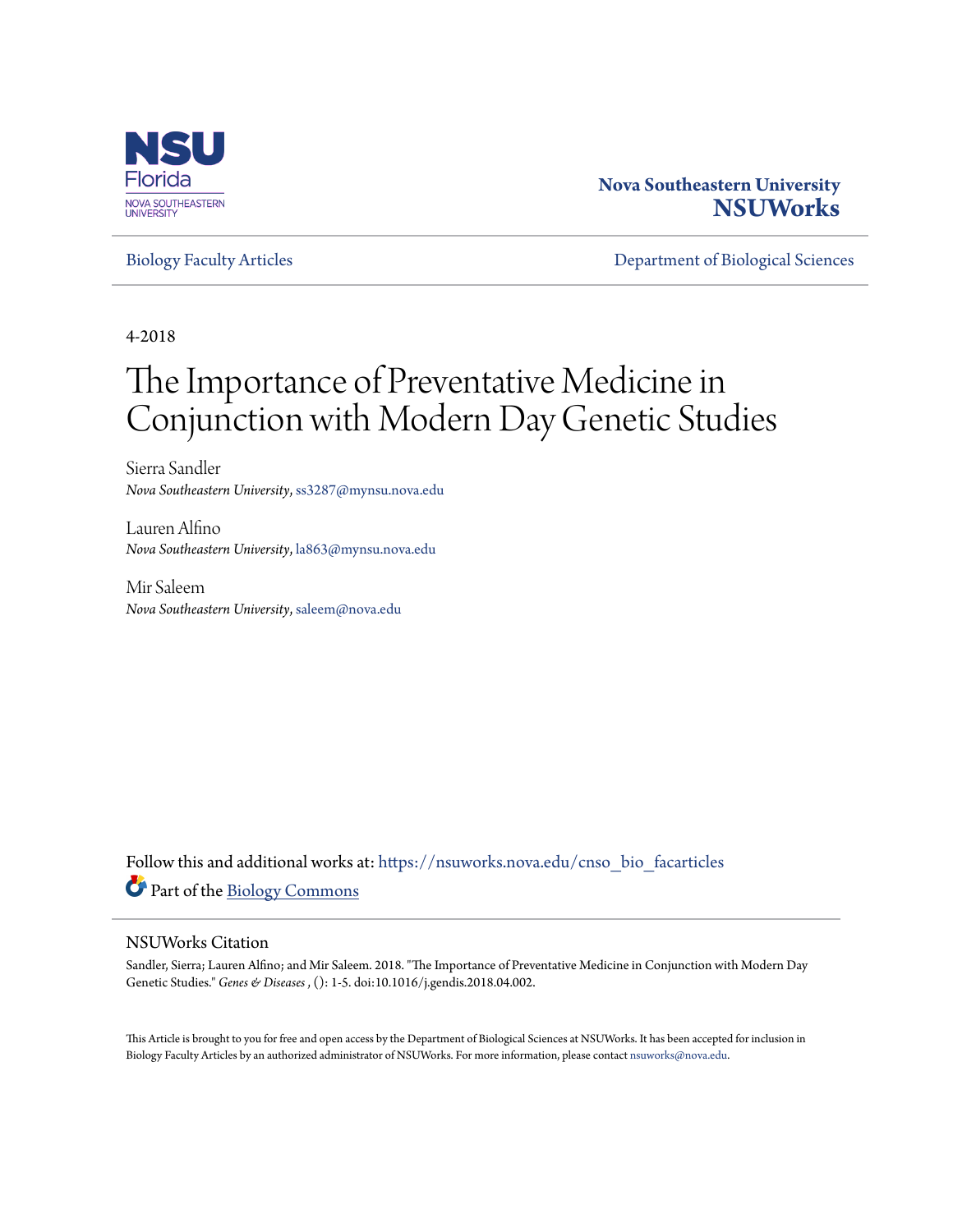Available online at [www.sciencedirect.com](www.sciencedirect.com/science/journal/23523042)

### **ScienceDirect**

journal homepage: <http://ees.elsevier.com/gendis/default.asp>

+ MODEL

#### REVIEW ARTICLE

## The importance of preventative medicine in conjunction with modern day genetic studies

#### Sierra Sandler, Lauren Alfino, Mir Saleem\*

NOVA Southeastern University, United States

Received 10 February 2018; accepted 8 April 2018

#### **KEYWORDS**

Cancer screening; DNA testing; Genetic abnormalities; Genetic analysis; Gene mutation; Hereditary disorders; Prevention of genetic diseases; Primary care

Abstract Genetic screening in the primary care setting is the future of preventative medicine. Genetic testing is an important medical tool for assessing various inheritable diseases, conditions, and cancers. The ability to diagnose patients before symptoms surface can help lessen the severity of symptoms and promote quality of life. However, genetic screening can cause psychological distress from the knowledge of test results, in some cases only serving to increase the risk of developing a condition due to stress. Genetic testing can be conducted anytime in life, even before birth. In this review, a compilation of genetic testing's definitions and boundaries, factors influencing an individual's test outcomes, and an overview of a wide variety of diseases, conditions and cancers were collected.

Copyright  $\odot$  2018, Chongqing Medical University. Production and hosting by Elsevier B.V. This is an open access article under the CC BY-NC-ND license ([http://creativecommons.org/licenses/](http://creativecommons.org/licenses/by-nc-nd/4.0/) [by-nc-nd/4.0/](http://creativecommons.org/licenses/by-nc-nd/4.0/)).

\* Corresponding author. Dept. of Biology, Halmos College of Natural Sciences and Oceanography, NOVA Southeastern University, 3rd Floor, Parker Building, 3301 College Avenue, Fort Lauderdale, FL 33314, United States.

E-mail addresses: [ss3287@mynsu.nova.edu](mailto:ss3287@mynsu.nova.edu) (S. Sandler), [la863@](mailto:la863@mynsu.nova.edu) [mynsu.nova.edu](mailto:la863@mynsu.nova.edu) (L. Alfino), [msaleem@nova.edu](mailto:msaleem@nova.edu) (M. Saleem).

Peer review under responsibility of Chongqing Medical University.

#### Introduction

In the world of modern health care, innovation leads the way to not only better patient care, but also a deeper understanding of preventative medicine. The ability to treat a genetic disease before it may become severe is a scientific feat that, until recent years, has been unknown to physicians. Genetic testing saves countless lives that would otherwise fall prey to congenital diseases (i.e. Tay Sachs and Cystic Fibrosis) and cancers (i.e. breast and colon).  $1-3$  $1-3$  $1-3$ By understanding at a genetic level how a patient may be predisposed to certain health conditions, the planning for their care can start before an unfavorable prognosis, and

#### <https://doi.org/10.1016/j.gendis.2018.04.002>

2352-3042/Copyright © 2018, Chongqing Medical University. Production and hosting by Elsevier B.V. This is an open access article under the CC BY-NC-ND license [\(http://creativecommons.org/licenses/by-nc-nd/4.0/\)](http://creativecommons.org/licenses/by-nc-nd/4.0/).

Please cite this article in press as: Sandler S, et al., The importance of preventative medicine in conjunction with modern day genetic studies, Genes & Diseases (2018), https://doi.org/10.1016/j.gendis.2018.04.002

# **Diseases**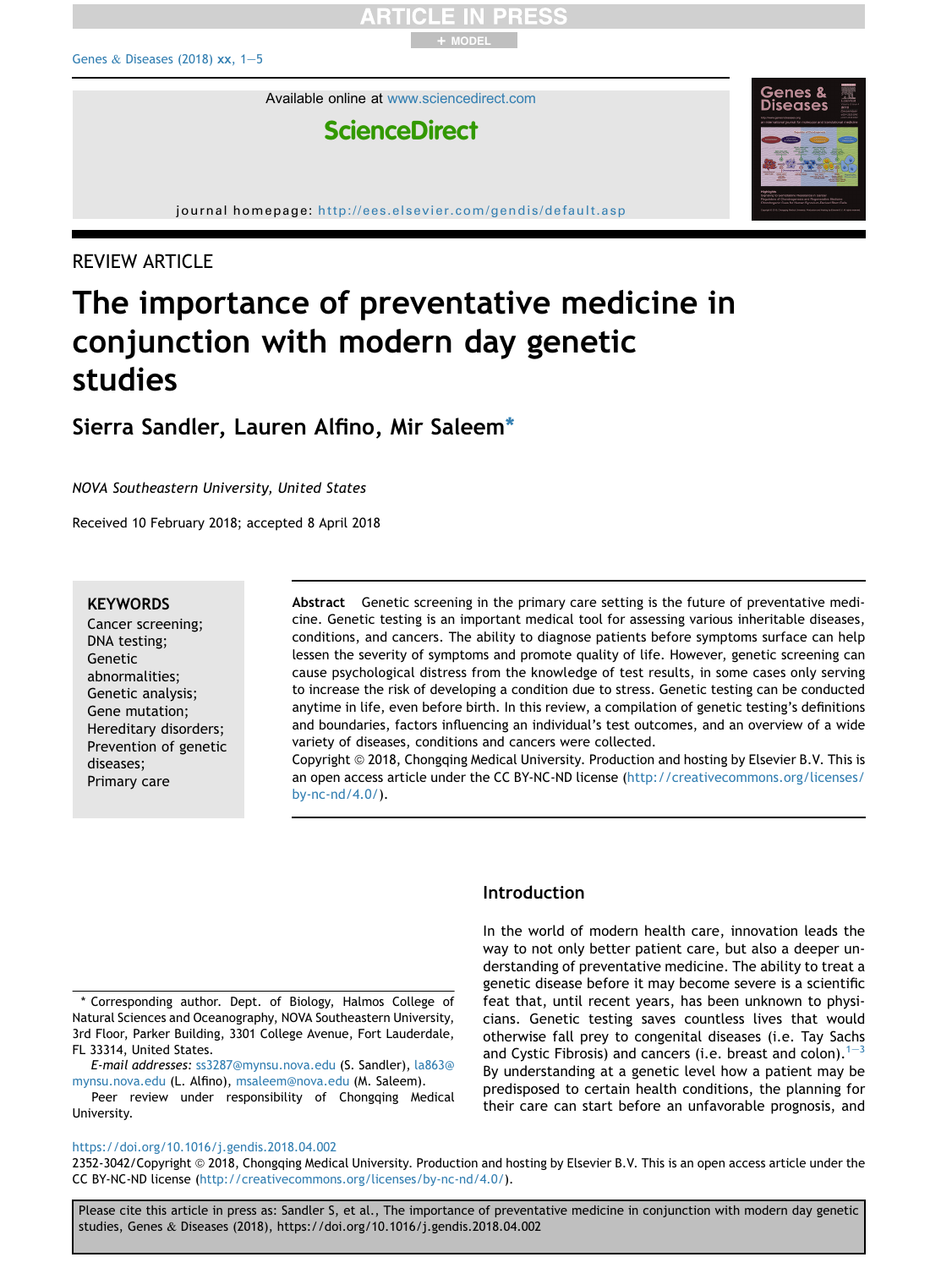not hastily chasing after one.<sup>[4](#page-5-0)</sup> Primary care physicians possessing the advantage of an early start on planned treatment gives us the ability to elude health issues that may later consume a patient's life. As a result, this surge in genetic screening in primary care physician offices can change lives.<sup>[2](#page-4-0)</sup>

+ MODEL

Unfortunately, for many diseases today genetic analysis will not be able to cure the patient completely ahead of the racing clock. However, it may have the ability to soften the blow of a debilitating disease by lessening the severity of symptoms or preventing it from manifesting early in life.<sup>[4](#page-5-0)</sup> A physician's mission to care, cure, and comfort is enhanced with genetic screening. The faculty to understand and treat preventively can massively enhance the quality of life for a patient. In short, genetic testing in a primary care setting can transform otherwise sick lives into healthier, or even healthy lives.<sup>[4](#page-5-0)</sup>

#### Genetic disorders

Genetic testing works by analyzing changes in DNA that have been linked to certain diseases, conditions and cancers.<sup>[5](#page-5-0)–</sup> There are over 7000 disorders that are believed to be linked to Mendelian genetics, and over 700 tests available currently.<sup>[9](#page-5-0)</sup> Analyzing these changes through genetic testing is most useful when an individual has had family members affected by the condition, or if the disease could be linked to inheritance through the process of Mendelian genetics.<sup>[10,11](#page-5-0)</sup> By seeing patterns of diagnosis in relatives, primary care physicians can use those past cases to recommend specific genetic tests to their patients. $5$  Different diseases can be inherited in a variety of ways depending on the magnitude of influence the gene (or genes) being investigated may have.<sup>4</sup> If it is recessive or dominant, or if the severity is dependent on being heterozygous or homozygous in nature, this may also impact the severity of the condition.  $6,12,13$  More often than not, the severity of a disease or the probability of manifesting a disease's detrimental symptoms is increased when familial cases are common. $4$  Genetic testing can also identify those that have a higher chance of showing symptoms of the condition or those that are at risk of passing it on if they have progeny.  $6,7,10,12,14$  This allows for primary care physicians to collect patient data for future generations, aiding in the tracking and prediction of future diagnoses.<sup>[15](#page-5-0)</sup>

Various unavoidable genetic diseases that impact an individual from birth are critical to identify early in a patient's life. This is in order to make informed decisions about choices of planned care to improve quality of life. $6,7,12$  Inherited genetic diseases of a recessive nature have been shown to account for nearly 20% of total infant mortality and 10% of infant hospitalization in the United States.<sup>[12](#page-5-0)</sup> Other conditions, such as congenital deafness, can also be linked to hereditary causes.<sup>[7](#page-5-0)</sup>

#### Down syndrome

The age of a mother has also been shown to have a negative impact on the occurrence of genetic diseases such as Down syndrome, with higher incidence development of negative reactions to drugs found in women who give birth older than 35 years of age.<sup>[16](#page-5-0)</sup> Due to rising popularity in screening,

older mothers can obtain a better understanding of how probable passing on a hereditary condition such as Down syndrome would be.  $16,17$  Screening for theses genetic diseases from preconception has been shown to greatly reduce these statistics and reduce mortality in infant cases stemming from these genetic conditions.  $12,13$ 

#### Cystic Fibrosis, Tay Sachs, familial dysautonomia, and BRCA genes

Multiple factors influence whether an individual will be tested, two of which include considerations such as family history and ethnicity.<sup>[14](#page-5-0)</sup> As stated before, genetic testing is best utilized when closely related individuals to the patient have tested positive for the mutation or have the condi-tion.<sup>[10,14](#page-5-0)</sup> Certain ethnicities are more likely to carry certain genes. For example, due to the knowledge obtained from genetic screening, individuals of Ashkenazi Jewish descent have a higher percentage of particular genetic disorders including as Cystic Fibrosis, Tay Sachs, familial dysautono-mia, and the development of BRCA genes.<sup>[1,6,11,14,16](#page-4-0)</sup> Thus, as part of primary care a physician may recommend screening due to a patient's background.<sup>4</sup> This enables the physician to preventatively identify conditions before they may have the ability to become debilitating. Genetic screening has seen a surge in popularity among demographics such as individuals of Ashkenazi Jewish descent, and this increase in screening has shown to decrease the number of Tay Sachs cases in said population.<sup>[11,14](#page-5-0)</sup> With genetics becoming underlined as a point of study in modern primary care, other diseases could see similar patterns.<sup>[11,18](#page-5-0)</sup> This would result in early diagnosis, as well as the disease prevalence in its respective population decreasing in a similar fashion to Tay Sachs. This means that looking forward, genetic testing can be applied to any disease's preventative treatment so long as the disease has proven to be hereditary.

Tay Sachs in the Ashkenazi Jewish population has greatly diminished from testing as well.<sup>[1,6](#page-4-0)</sup> Early diagnosis of conditions such as Tay Sachs has been proven to favorably impact the survival and quality of life for those patients.<sup>8,1</sup>

#### Cancer

#### Colorectal cancer

One of the more understood hereditary cancers is colorectal cancer.<sup>20</sup> Several diversified genes have been linked to different cancers of the colon such as familial adenomatous polyposis (FAP), hereditary nonpolyposis colorectal cancer (HNPCC), and Turcot's syndrome which has been linked to the same genes being altered from FAP and HNPCC. $^{21}$  $^{21}$  $^{21}$  Mutations, or altering of the gene(s) involved, occurs in the germ lining which can subsequently lead to the development of cancer.<sup>3,8,14,21</sup> Testing positive for FAP, HNPCC or Turcot's syndrome does not guarantee an indi-vidual will develop cancer.<sup>[20](#page-5-0)</sup> However, it does mean that an individual will have an increased likelihood of developing cancer and are without a doubt carrying the gene for its existence.<sup>[21](#page-5-0)</sup> Thus, they have the ability to pass it on.<sup>21</sup> As with many cancers, testing positive for these different gene mutations increases the chance of developing the cancer.<sup>[20](#page-5-0)</sup>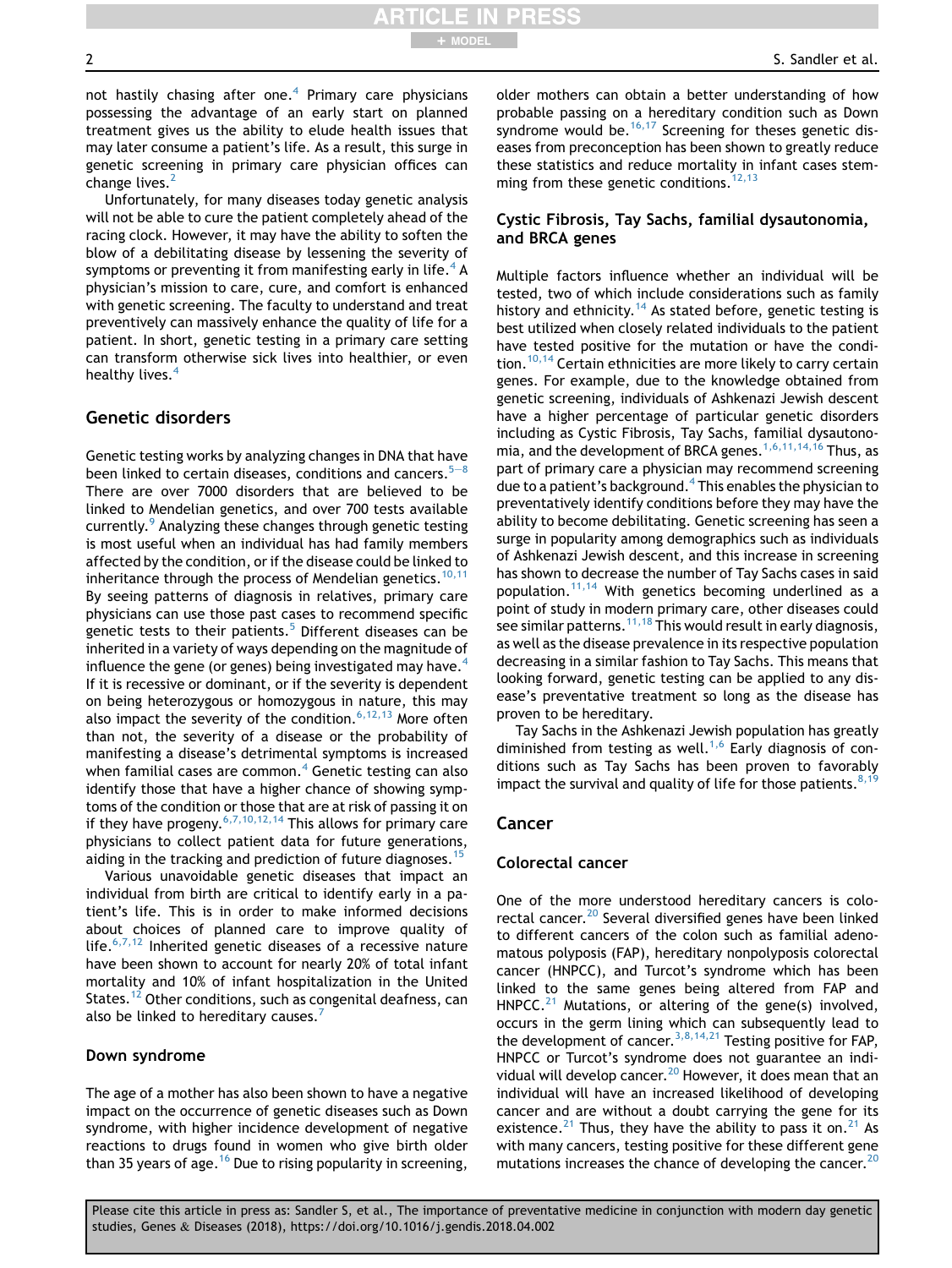Nonetheless it should be said that environmental and lifestyle factors (i.e. diet and exercise) have the potential to largely influence the development of the colorectal cancer.<sup>3,20</sup> External factors of an individual's life can also negatively or positively influence other mutations to genes that are not testable at this time with modern tech-niques.<sup>[14](#page-5-0)</sup> The colorectal cancers are autosomal dominant in inheritance; meaning that if one of the parents is a carrier, the offspring has a 50% chance of inheriting the mutated gene that is predisposed for the development of cancerous polyps.[14](#page-5-0) Genetic screening will enable possible parents to take their inherited high probability of developing colorectal cancer into account when and if deciding to have children.[3,20](#page-5-0)

#### Breast and ovarian cancer

Breast and ovarian cancer can also be hereditary with approximately  $5-10%$  of all patients diagnosed having a genetic link to the autosomal dominant mutation of the  $BRCA1$  or BRCA2 genes.<sup>[22](#page-5-0)</sup> As stated before with the colorectal cancers, the presence of BRCA1 or BRCA2 genes means that an individual has a higher predisposition to developing cancer than someone without the gene pre-sent.<sup>[19](#page-5-0)</sup> The gene is inherited in an autosomal dominant fashion, and thus can affect both men and women. $^{22}$  $^{22}$  $^{22}$  When at least one of these mutations is present, it is more likely that the cancer develops in an individual at a younger age and tumors will be identified bilaterally in the body.<sup>1</sup> Overall, the mutation of these genes are rare: estimated at 1 in 500 or 1 in 833.<sup>[14](#page-5-0)</sup> These mutations in the BRCA genes are 10 times more common in those of Ashkenazi Jewish descent[.14](#page-5-0)

Genetic testing is important for identifying those at higher risk of cancer but can also be used for identifying cases where prevention and treatment are useful for understanding underlying genetics. $8,19$  In both breast/ovarian cancer and colorectal cancer, the predictive test for the respective gene mutations for each cancer aids in raising awareness of symptoms as they present, so treatment may be done in a timely matter.<sup>3,8</sup> There is also data that exists suggesting that chemoprevention can help reduce the risk of breast cancer with those who have tested positive for only one of the BRCA genes.<sup>[23](#page-5-0)</sup> Testing positive for the gene has also shown to have a positive impact on individuals because it allows them to live a healthier lifestyle by being more aware of their bodily health.<sup>[8](#page-5-0)</sup>

#### Neurological disorders

#### Alzheimer's disease

Some genetic diseases are more likely to affect individuals later on in life, such as the cancer, Alzheimer's, and Huntington's disease. $3,5$  Many diseases that are linked to ge-netic inheritance have tests still in development.<sup>[13](#page-5-0)</sup> Alzheimer's disease has been shown to have genetic inheritance, however the genetic testing may not be as useful as other tests. $^{24}$  $^{24}$  $^{24}$  This is solely because there is no stopping or preventing the disease progression in a method that exists yet in modern medical science. Because of this, a potential patient may not want to spend time and money on a genetic test for Alzheimer's when getting early treatment will do nothing to heighten quality of life with the disease as it progresses.  $24,25$  To add, the information given very early to a patient about the existence of the disease may be worse in the long run due to psychological impacts and long-term heightened stress.<sup>19,24</sup>

#### Huntington's disease

Genetic screenings play an integral role in preconception planning as symptoms may not have evolved to prominence yet in newborns, but have the capacity to subsequently be expressed during their lives.  $^{2,8,14}$  $^{2,8,14}$  $^{2,8,14}$  For Huntington's disease, symptoms do not usually display themselves until after the point of reproductive maturity at which point an individual tries to have a child. This leads to higher chances of the autosomal dominant gene being passed on. Screening for Huntington's can be done at any time, pre-or post-natal which makes it easily operative to those susceptible.<sup>[23,26](#page-5-0)</sup>

#### Cardiovascular disorders

Cardiovascular diseases have many different components but some have multigenic or monogenic causes which can be tested for. One monogenic cause that can lead to early cardiovascular disease is familial hypercholesterolemia. With cardiovascular disease, there are often many factors to consider and thus genetic testing can only show a predisposition. $25$  Other diseases such as hypertension, hemochromatosis, polycystic kidney disease, and diabetes that have been linked to genetics also have existing tests.<sup>[5,27](#page-5-0)</sup>

#### Blood disorders

#### Beta thalassaemia

Genetic testing is useful in countless ways: from being a preventative method with cancer to reducing the preva-lence of genetically predictable conditions overall.<sup>[6,28](#page-5-0)</sup> Beta thalassaemia has had an  $80-100%$  decrease in new births in Mediterranean countries where prenatal and postnatal genetic testing was implemented in the primary care environment.<sup>[28](#page-5-0)</sup>

#### Sickle cell anemia

Diseases can vary in severity depending on how the symptoms manifest and by which route the condition was inherited.<sup>[13](#page-5-0)</sup> For example, sickle cell anemia is an inherited autosomal recessive disease. However, in its heterozygous state it is survivable with symptoms ranging from rare to none if the person is a carrier. Having genetic testing conducted allows a better chance for autosomal recessive survival, because treatment can start quickly and lead to an improved prognosis. $^{28}$  $^{28}$  $^{28}$  It also enables carriers to be aware of their unseen genetic mutation and take that into account if in the future they would want to conceive a child.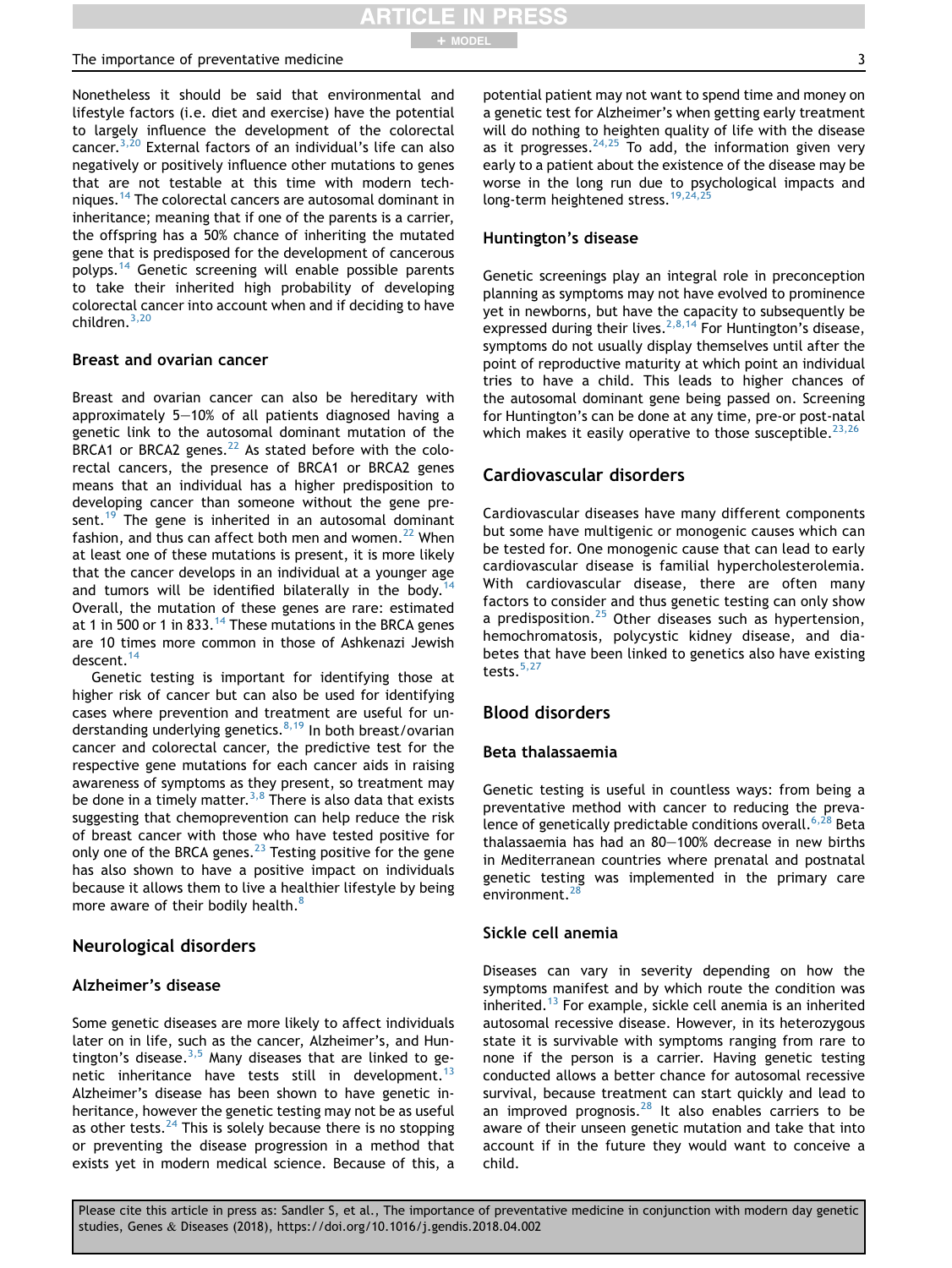#### <span id="page-4-0"></span>Endocrine disorders

Examples of preventative measures after diagnosis via preventive genetic testing in multiple endocrine neoplasia type 2 has been shown.<sup>[19](#page-5-0)</sup> Those that are carriers have benefited from preventative measures such as thyroidectomy which greatly reduces the chance of dying from thy-roid cancer or an inherited disorder of the thyroid gland.<sup>[19](#page-5-0)</sup>

#### Treatment effects

A new future in curing diseases via pharmaceuticals and other treatments, even if they are unrelated to hereditary, can be paved due to genetic testing for familial diseases.<sup>1</sup> As discussed before, certain ethnicities have various genetic patterns that can increase their likelihood of developing diseases, however these genetic patterns can also lead to development of negative reactions to drugs.<sup>[14](#page-5-0)</sup> Response from drugs and varying levels of toxicity could have a large impact on the body due to an individual's genetics and certain genes.<sup>[13](#page-5-0)</sup>

#### Genetic testing methods

Genetic testing can be accomplished through several different methods. Blood, saliva and amniotic fluid can be tested to find abnormal genomic sequences that may lead to familial conditions.  $8,14,29$  These bodily fluids are easily accessible by primary care physicians, and are thus samples that can be optimally collected in that setting.  $4,15$  Testing can also be conducted at practically any stage during a pa-tient's life.<sup>[11](#page-5-0)</sup> Individuals who know they are or can become carriers, and are seeking to have a child, may wish to have preconception genetic testing done to ensure their child will not be affected.<sup>[11](#page-5-0)</sup> Testing can occur before a baby is born in the prenatal environment of the mother's womb via amniocentesis.<sup>29</sup> Testing can also be executed postnatally any time after birth.<sup>15</sup> More often than not, patients choose to have a genetic test conducted either when symptoms arise or as a preventative measure in patients with a family history of the condition.<sup>11,23</sup> The ease of collecting sample genetic material from a patient, as well as the flexibility of testing a patient anytime throughout their life are both positive attributes to introducing genetic testing in the primary care physician setting more throughout the coming decades.

Testing can also be performed in hospitals. Genetic counselors in the hospital setting may recommend screening when a patient is administered due to symptoms noticed or analyzing patterns in a patient's family medical history.<sup>4</sup> Additionally, genetic testing is being introduced in the more informal setting via a primary care physician.<sup>[7,18](#page-5-0)</sup> The introduction of genetic testing and screening programs into primary care is becoming paramount as it increases opportunities for people to become tested. $2$  The more opportunities for easy and unintimidating genetic testing, the more people will be in charge of their medical future and plan of care. As a result, the people tested acquire a deeper understanding of genetics which can lead to quicker and more efficient treatment that ultimately leads to decreased mortality.<sup>[10,19](#page-5-0)</sup>

#### Factors influencing genetic screening participation

There are some individuals who would prefer not to know if a familial affliction has been passed on to them for psychological reasons (i.e. trauma over realization of an inherited fatal disease). However, many individuals would like to know if a mutation is present within their genome to prepare for treatment and understand the potential the disease may influence on their future.<sup>[23,24](#page-5-0)</sup> Many different factors play into getting tested such as financial security in order to pay for the test, psychological reasons as mentioned previously for reacting to austere results (including family members who may become alerted as well to the possibility of their own genetic mutations), and insurance companies reacting to the results and how their control may hike medical costs drastically for a patient.<sup>[23,26](#page-5-0)</sup> All of these factors can impact an individual's decision to get tested or not.<sup>[26](#page-5-0)</sup>

#### Conclusion

Genetic testing is a valuable source of a patient's medical wellbeing. If wielded productively, it can provide vital data to help predict hereditary disease contraction as well as provide time to plan for care if a detrimental genetic disease such as Tay Sachs, Alzheimer's disease, or Down syndrome, is confirmed. $1,15,23$  In recent years the introduction of genetic screening via primary care physicians has ultimately lead to the prevention of and heightened quality of treatment for several familial diseases in countless cases. $2,12$  In the years to come genetic tests will become increasingly more accessible in familiar outlets for efficient family health care, especially in the primary care setting. Only time will reveal how DNA tests will evolve to reach more people, utilizing cutting edge scientific research as its cornerstones to propel itself to new heights.

#### Conflict of interest

None.

#### Acknowledgements

We would like to thank the editor and the anonymous reviewers for their comments and suggestions that lead to improvement of our paper.

#### References

- 1. [Kaback MM. Population-based genetic screening for reproduc](http://refhub.elsevier.com/S2352-3042(18)30024-2/sref1)[tive counseling: the Tay-Sachs disease model.](http://refhub.elsevier.com/S2352-3042(18)30024-2/sref1) Eur J Pediatr. [Dec 2000;159\(3\):S192](http://refhub.elsevier.com/S2352-3042(18)30024-2/sref1)-[S195.](http://refhub.elsevier.com/S2352-3042(18)30024-2/sref1)
- 2. [Comeau AM, Parad RB, Dorkin HL, et al. Population-based](http://refhub.elsevier.com/S2352-3042(18)30024-2/sref2) [newborn screening for genetic disorders when multiple muta](http://refhub.elsevier.com/S2352-3042(18)30024-2/sref2)[tion DNA testing is incorporated: a cystic fibrosis newborn](http://refhub.elsevier.com/S2352-3042(18)30024-2/sref2) [screening model demonstrating increased sensitivity but more](http://refhub.elsevier.com/S2352-3042(18)30024-2/sref2) carrier detections. Pediatrics[. Jun 2004;113\(6\):1573](http://refhub.elsevier.com/S2352-3042(18)30024-2/sref2)-[1581](http://refhub.elsevier.com/S2352-3042(18)30024-2/sref2).